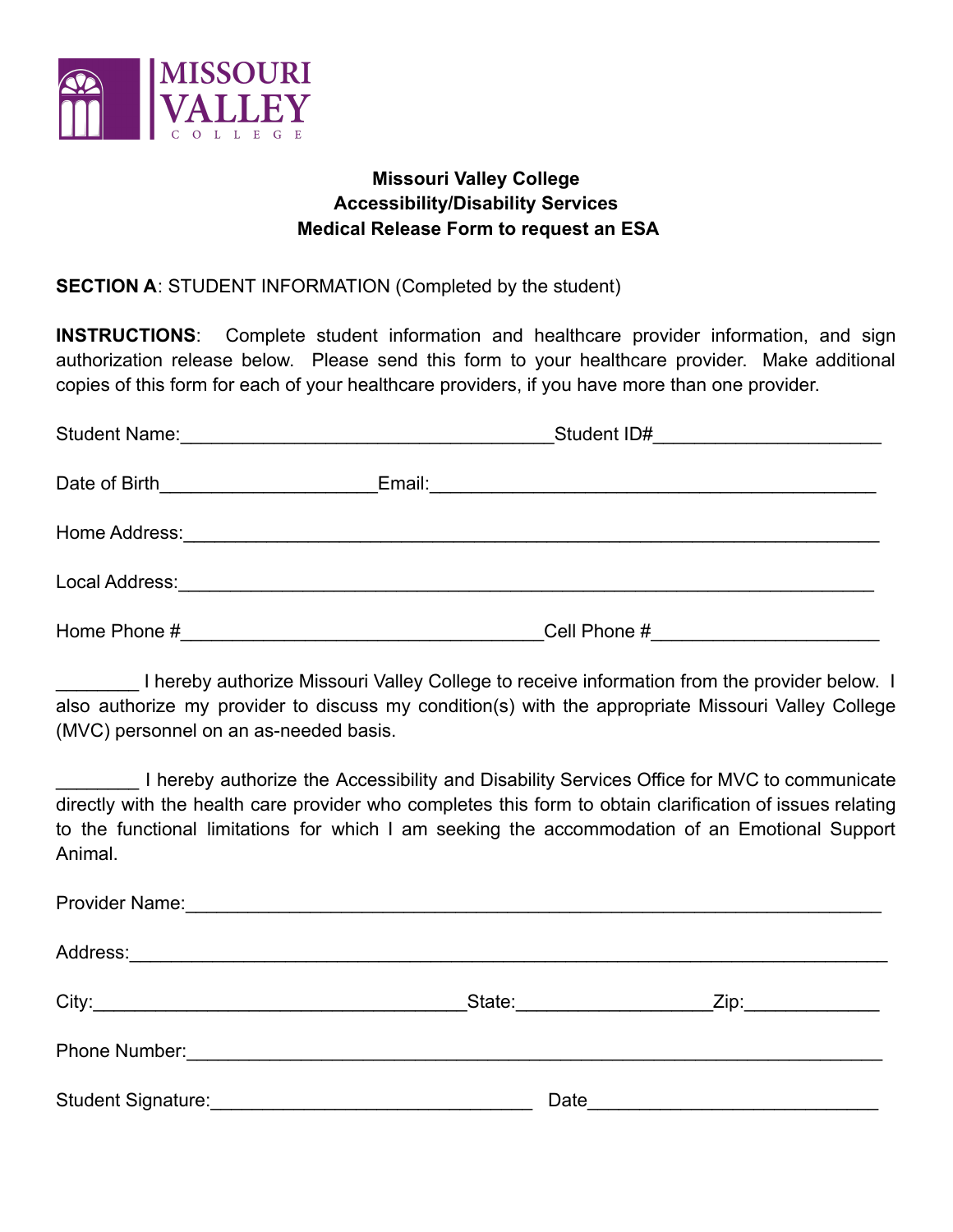# **SECTION B**: HEALTHCARE PROVIDER (Completed by Healthcare provider)

## **DOCUMENTATION GUIDELINES:**

Acceptable documentation must reflect the following:

- Current documentation (in most cases, within 12 months)
- A specific diagnosis should come from a professional healthcare provider who is qualified to make the requested assessment about the student's disability and the relief the ESA provides, specialized in a field consistent with the diagnosis, and who has been treating the student for the condition requiring an ESA.
- A description of the student's functional limitations as they are directly related to the stated disability.

#### **INSTRUCTIONS**:

To properly evaluate how Missouri Valley College can best meet the student's need for the reasonable accommodation of an Emotional Support Animal, the College requires specific diagnostic information from a licensed clinical professional or healthcare provider. The professional provider should be a regular provider to the psychological or physical condition(s). The provider completing the form cannot be a relative of the student. The provider should completely respond to all questions. Additional related information may be attached.

Student's Full Name\_\_\_\_\_\_\_\_\_\_\_\_\_\_\_\_\_\_\_\_\_\_\_\_\_\_\_\_\_\_\_\_\_\_\_\_Birthdate:\_\_\_\_\_\_/\_\_\_\_\_\_/\_\_\_\_\_\_

To determine the eligibility for ADA Accommodations under The Americans with Disabilities Act (ADA) of 1990, Missouri Valley College of Marshall, Missouri requests current and comprehensive documents of the student's condition from a licensed clinical professional or healthcare provider that is familiar with the history and functional limitations of the student's condition(s).

1. Student's disability/diagnosis **Example 2018** 

\_\_\_\_\_\_\_\_\_\_\_\_\_\_\_\_\_\_\_\_\_\_\_\_\_\_\_\_\_\_\_\_\_\_\_\_\_\_\_\_\_\_\_\_\_\_\_\_\_\_\_\_\_\_\_\_\_\_\_\_\_\_\_\_\_\_\_\_\_\_\_\_\_\_\_\_\_\_\_\_

| 2. When was the condition(s) first diagnosed?                      |  |
|--------------------------------------------------------------------|--|
| 3. How would you describe the severity of this condition(s)?       |  |
| 4. How long is this condition(s) likely to persist?                |  |
| 5. When was the student/patient last seen by you?                  |  |
| 6. When is the next follow-up visit or Telehealth visit scheduled? |  |
| 7. How will an Emotional Support Animal help the student?          |  |
|                                                                    |  |

 $\_$ 

 $\_$